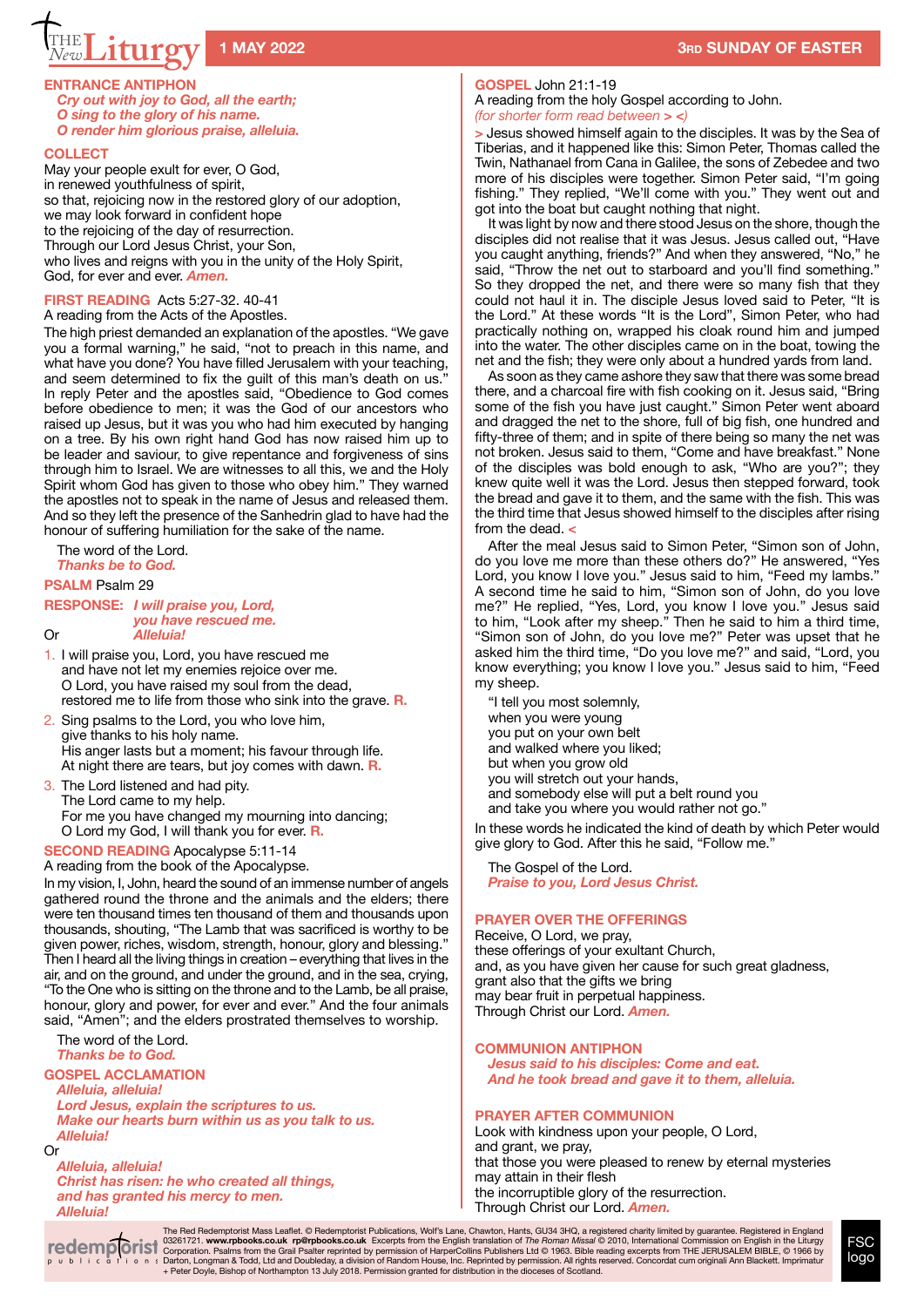

#### **ENTRANCE ANTIPHON**

*The merciful love of the Lord fills the earth; by the word of the Lord the heavens were made, alleluia.* 

#### **COLLECT**

Almighty ever-living God, lead us to a share in the joys of heaven, so that the humble flock may reach where the brave Shepherd has gone before. Who lives and reigns with you in the unity of the Holy Spirit, God, for ever and ever.  *Amen.*

#### **FIRST READING** Acts 13:14. 43-52

A reading from the Acts of the Apostles.

Paul and Barnabas carried on from Perga till they reached Antioch in Pisidia. Here they went to synagogue on the sabbath and took their seats.

When the meeting broke up, many Jews and devout converts joined Paul and Barnabas, and in their talks with them Paul and Barnabas urged them to remain faithful to the grace God had given them.

The next sabbath almost the whole town assembled to hear the word of God. When they saw the crowds, the Jews, prompted by jealousy, used blasphemies and contradicted everything Paul said. Then Paul and Barnabas spoke out boldly. "We had to proclaim the word of God to you first, but since you have rejected it, since you do not think yourselves worthy of eternal life, we must turn to the pagans. For this is what the Lord commanded us to do when he said:

I have made you a light for the nations,

so that my salvation may reach the ends of the earth."

It made the pagans very happy to hear this and they thanked the Lord for his message; all who were destined for eternal life became believers. Thus the word of the Lord spread through the whole countryside.

But the Jews worked upon some of the devout women of the upper classes and the leading men of the city and persuaded them to turn against Paul and Barnabas and expel them from their territory. So they shook the dust from their feet in defiance and went off to Iconium; but the disciples were filled with joy and the Holy Spirit.

The word of the Lord. *Thanks be to God.*

#### **PSALM** Psalm 99

**RESPONSE:** *We are his people, the sheep of his flock.* Or *Alleluia!*

- 1. Cry out with joy to the Lord, all the earth. Serve the Lord with gladness. Come before him, singing for joy. **R.**
- 2. Know that he, the Lord, is God. He made us, we belong to him, we are his people, the sheep of his flock. **R.**
- 3. Indeed, how good is the Lord, eternal his merciful love. He is faithful from age to age. **R.**

#### **SECOND READING** Apocalypse 7:9. 14-17 A reading from the book of the Apocalypse.

I, John, saw a huge number, impossible to count, of people from every nation, race, tribe and language; they were standing in front of the throne and in front of the Lamb, dressed in white robes and holding palms in their hands. One of the elders said to me, "These are the people who have been through the great persecution, and because they have washed their robes white again in the blood of the Lamb, they now stand in front of God's throne and serve him day and night in his sanctuary; and the One who sits on the throne will spread his tent over them. They will never hunger or thirst again; neither the sun nor scorching wind will ever plague them, because the Lamb who is at the throne will be their shepherd and will lead them to springs of living water, and God will wipe away all tears from their eyes."

The word of the Lord. *Thanks be to God.*

#### **GOSPEL ACCLAMATION**

*Alleluia, alleluia! I am the good shepherd, says the Lord; I know my own sheep and my own know me. Alleluia!* 

#### **GOSPEL** John 10:27-30

A reading from the holy Gospel according to John. Jesus said:

"The sheep that belong to me listen to my voice; I know them and they follow me. I give them eternal life; they will never be lost and no one will ever steal them from me. The Father who gave them to me is greater than anyone, and no one can steal from the Father. The Father and I are one."

The Gospel of the Lord. *Praise to you, Lord Jesus Christ.*

#### **PRAYER OVER THE OFFERINGS**

Grant, we pray, O Lord, that we may always find delight in these paschal mysteries, so that the renewal constantly at work within us may be the cause of our unending joy. Through Christ our Lord. *Amen.*

#### **COMMUNION ANTIPHON**

*The Good Shepherd has risen, who laid down his life for his sheep and willingly died for his flock, alleluia.*

#### **PRAYER AFTER COMMUNION**

Look upon your flock, kind Shepherd, and be pleased to settle in eternal pastures the sheep you have redeemed by the Precious Blood of your Son. Who lives and reigns for ever and ever.  *Amen.*



The Red Redemptorist Mass Leaflet. © Redemptorist Publications, Wolf's Lane, Chawton, Hants, GU34 3HQ, a registered charity limited by guarantee. Registered in England 03261721. www.rpbooks.co.uk rp@rpbooks.co.uk Excerpts from the English translation of *The Roman Missal* © 2010, International Commission on English in the Liturgy<br>Corporation. Psalms from the Grail Psalter reprinted by + Peter Doyle, Bishop of Northampton 13 July 2018. Permission granted for distribution in the dioceses of Scotland.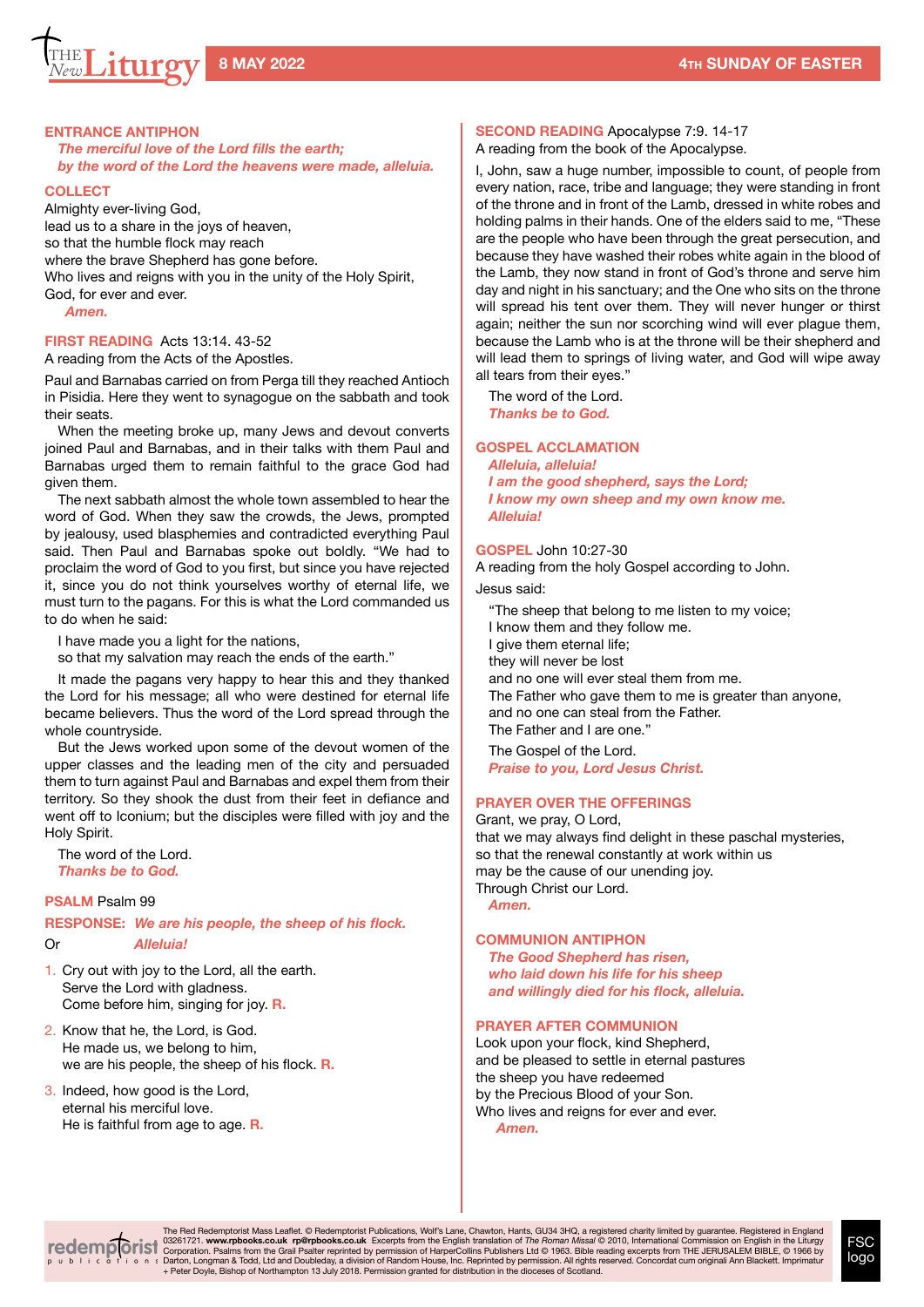## $\frac{L}{New}$  **Liturgy** 15 MAY 2022 5*th* SUNDAY OF EASTER *New*

#### **ENTRANCE ANTIPHON**

*O sing a new song to the Lord, for he has worked wonders; in the sight of the nations he has shown his deliverance, alleluia.* 

#### **COLLECT**

Almighty ever-living God, constantly accomplish the Paschal Mystery within us, that those you were pleased to make new in Holy Baptism may, under your protective care, bear much fruit and come to the joys of life eternal. Through our Lord Jesus Christ, your Son, who lives and reigns with you in the unity of the Holy Spirit, God, for ever and ever.

 *Amen.*

#### **FIRST READING** Acts 14:21-27

A reading from the Acts of the Apostles.

Paul and Barnabas went back through Lystra and Iconium to Antioch. They put fresh heart into the disciples, encouraging them to persevere in the faith. "We all have to experience many hardships", they said, "before we enter the kingdom of God." In each of these churches they appointed elders, and with prayer and fasting they commended them to the Lord in whom they had come to believe.

They passed through Pisidia and reached Pamphylia. Then after proclaiming the word at Perga they went down to Attalia and from there sailed for Antioch, where they had originally been commended to the grace of God for the work they had now completed.

On their arrival they assembled the church and gave an account of all that God had done with them, and how he had opened the door of faith to the pagans.

The word of the Lord. *Thanks be to God.*

#### **PSALM** Psalm 144

**RESPONSE:** *I will bless your name for ever, O God my King.* Or *Alleluia!*

- 1. The Lord is kind and full of compassion, slow to anger, abounding in love. How good is the Lord to all, compassionate to all his creatures. **R.**
- 2. All your creatures shall thank you, O Lord, and your friends shall repeat their blessing. They shall speak of the glory of your reign and declare your might, O God, to make known to men your mighty deeds and the glorious splendour of your reign. **R.**
- 3. Yours is an everlasting kingdom; your rule lasts from age to age. **R.**

**SECOND READING Apocalypse 21:1-5** A reading from the book of the Apocalypse.

I, John, saw a new heaven and a new earth; the first heaven and the first earth had disappeared now, and there was no longer any

sea. I saw the holy city, and the new Jerusalem, coming down from God out of heaven, as beautiful as a bride all dressed for her husband. Then I heard a loud voice call from the throne, "You see this city? Here God lives among men. He will make his home among them; they shall be his people, and he will be their God; his name is God-with-them. He will wipe away all tears from their eyes; there will be no more death, and no more mourning or sadness. The world of the past has gone."

Then the One sitting on the throne spoke: "Now I am making the whole of creation new."

The word of the Lord. *Thanks be to God.*

#### **GOSPEL ACCLAMATION**

*Alleluia, alleluia! Jesus said: "I give you a new commandment: love one another, just as I have loved you." Alleluia!*

#### **GOSPEL** John 13:31-35

A reading from the holy Gospel according to John.

When Judas had gone Jesus said:

"Now has the Son of Man been glorified, and in him God has been glorified. If God has been glorified in him, God will in turn glorify him in himself, and will glorify him very soon. My little children, I shall not be with you much longer. I give you a new commandment: love one another; just as I have loved you, you also must love one another. By this love you have for one another, everyone will know that you are my disciples." The Gospel of the Lord. *Praise to you, Lord Jesus Christ.*

#### **PRAYER OVER THE OFFERINGS**

O God, who by the wonderful exchange effected in this sacrifice have made us partakers of the one supreme Godhead, grant, we pray, that, as we have come to know your truth, we may make it ours by a worthy way of life. Through Christ our Lord. *Amen.*

#### **COMMUNION ANTIPHON**

*I am the true vine and you are the branches, says the Lord. Whoever remains in me, and I in him, bears fruit in plenty, alleluia.* 

#### **PRAYER AFTER COMMUNION**

Graciously be present to your people, we pray, O Lord, and lead those you have imbued with heavenly mysteries to pass from former ways to newness of life. Through Christ our Lord.

 *Amen.*



The Red Redemptorist Mass Leaflet. © Redemptorist Publications, Wolf's Lane, Chawton, Hants, GU34 3HQ, a registered charity limited by guarantee. Registered in England 03261721. www.rpbooks.co.uk rp@rpbooks.co.uk Excerpts from the English translation of *The Roman Missal* © 2010, International Commission on English in the Liturgy<br>Corporation. Psalms from the Grail Psalter reprinted by p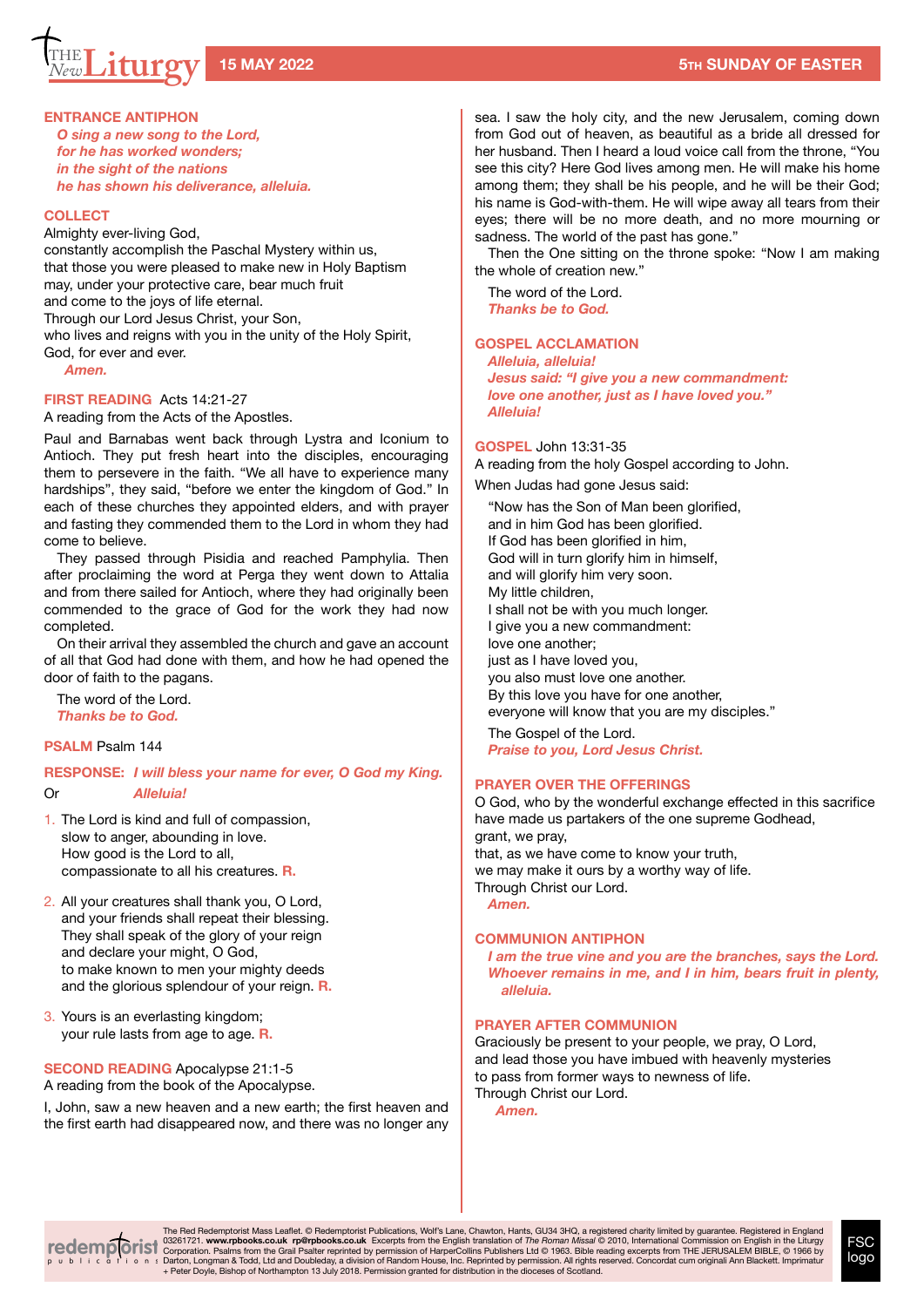## $\frac{L}{New}$  **Liturgy**  $22$  MAY 2022 **6th** SUNDAY OF EASTER *New*

#### **ENTRANCE ANTIPHON**

*Proclaim a joyful sound and let it be heard; proclaim to the ends of the earth: The Lord has freed his people, alleluia.* 

#### **COLLECT**

Grant, almighty God, that we may celebrate with heartfelt devotion these days of joy, which we keep in honour of the risen Lord. and that what we relive in remembrance we may always hold to in what we do. Through our Lord Jesus Christ, your Son, who lives and reigns with you in the unity of the Holy Spirit, God, for ever and ever.  *Amen.*

**FIRST READING** Acts 15:1-2. 22-29 A reading from the Acts of the Apostles.

Some men came down from Judaea and taught the brothers, "Unless you have yourselves circumcised in the tradition of Moses you cannot be saved." This led to disagreement, and after Paul and Barnabas had had a long argument with these men it was arranged that Paul and Barnabas and others of the church should go up to Jerusalem and discuss the problem with the apostles and elders.

Then the apostles and elders decided to choose delegates to send to Antioch with Paul and Barnabas; the whole church concurred with this. They chose Judas known as Barsabbas and Silas, both leading men in the brotherhood, and gave them this letter to take with them:

"The apostles and elders, your brothers, send greetings to the brothers of pagan birth in Antioch, Syria and Cilicia. We hear that some of our members have disturbed you with their demands and have unsettled your minds. They acted without any authority from us, and so we have decided unanimously to elect delegates and to send them to you with Barnabas and Paul, men we highly respect who have dedicated their lives to the name of our Lord Jesus Christ. Accordingly we are sending you Judas and Silas, who will confirm by word of mouth what we have written in this letter. It has been decided by the Holy Spirit and by ourselves not to saddle you with any burden beyond these essentials: you are to abstain from food sacrificed to idols, from blood, from the meat of strangled animals and from fornication. Avoid these, and you will do what is right. Farewell."

The word of the Lord. *Thanks be to God.*

**PSALM** Psalm 66

**RESPONSE:** *Let the peoples praise you, O God; let all the peoples praise you.*

#### Or *Alleluia!*

- 1. O God, be gracious and bless us and let your face shed its light upon us. So will your ways be known upon earth and all nations learn your saving help. **R.**
- 2. Let the nations be glad and exult for you rule the world with justice. With fairness you rule the peoples, you guide the nations on earth. **R.**
- 3. Let the peoples praise you, O God; let all the peoples praise you. May God still give us his blessing till the ends of the earth revere him. **R.**

**SECOND READING** Apocalypse 21:10-14. 22-23 A reading from the book of the Apocalypse.

In the spirit, the angel took me to the top of an enormous high mountain and showed me Jerusalem, the holy city, coming down

from God out of heaven. It had all the radiant glory of God and glittered like some precious jewel of crystal-clear diamond. The walls of it were of a great height, and had twelve gates; at each of the twelve gates there was an angel, and over the gates were written the names of the twelve tribes of Israel; on the east there were three gates, on the north three gates, on the south three gates, and on the west three gates. The city walls stood on twelve foundation stones, each one of which bore the name of one of the twelve apostles of the Lamb.

I saw that there was no temple in the city since the Lord God Almighty and the Lamb were themselves the temple, and the city did not need the sun or the moon for light, since it was lit by the radiant glory of God and the Lamb was a lighted torch for it.

The word of the Lord. *Thanks be to God.*

#### **GOSPEL ACCLAMATION**

*Alleluia, alleluia! Jesus said: "If anyone loves me he will keep my word, and my Father will love him, and we shall come to him." Alleluia!* 

#### **GOSPEL** John 14:23-29

A reading from the holy Gospel according to John.

Jesus said to his disciples:

"If anyone loves me he will keep my word, and my Father will love him, and we shall come to him and make our home with him. Those who do not love me do not keep my words. And my word is not my own: it is the word of the one who sent me. I have said these things to you while still with you; but the Advocate, the Holy Spirit, whom the Father will send in my name, will teach you everything and remind you of all I have said to you. Peace I bequeath to you, my own peace I give you, a peace the world cannot give, this is my gift to you. Do not let your hearts be troubled or afraid. You heard me say: I am going away, and shall return. If you loved me you would have been glad to know that I am going to the Father, for the Father is greater than I. I have told you this now before it happens, so that when it does happen you may believe." The Gospel of the Lord. *Praise to you, Lord Jesus Christ.* **PRAYER OVER THE OFFERINGS**

May our prayers rise up to you, O Lord, together with the sacrificial offerings, so that, purified by your graciousness, we may be conformed to the mysteries of your mighty love. Through Christ our Lord. *Amen.*

#### **COMMUNION ANTIPHON**

*If you love me, keep my commandments, says the Lord, and I will ask the Father and he will send you another Paraclete, to abide with you for ever, alleluia.* 

## **PRAYER AFTER COMMUNION**

#### Almighty ever-living God,

who restore us to eternal life in the Resurrection of Christ, increase in us, we pray, the fruits of this paschal Sacrament and pour into our hearts the strength of this saving food. Through Christ our Lord. *Amen.*

**redemp orist** publications The Red Redemptorist Mass Leafiet. © Redemptorist Publications, Wolf's Lane, Chavton, Hants, GU34 3HQ, a registered charity limited by guarantee. Registered in England<br>03261721. www.rpbooks.co.uk rp@rpbooks.co.uk Excerpts